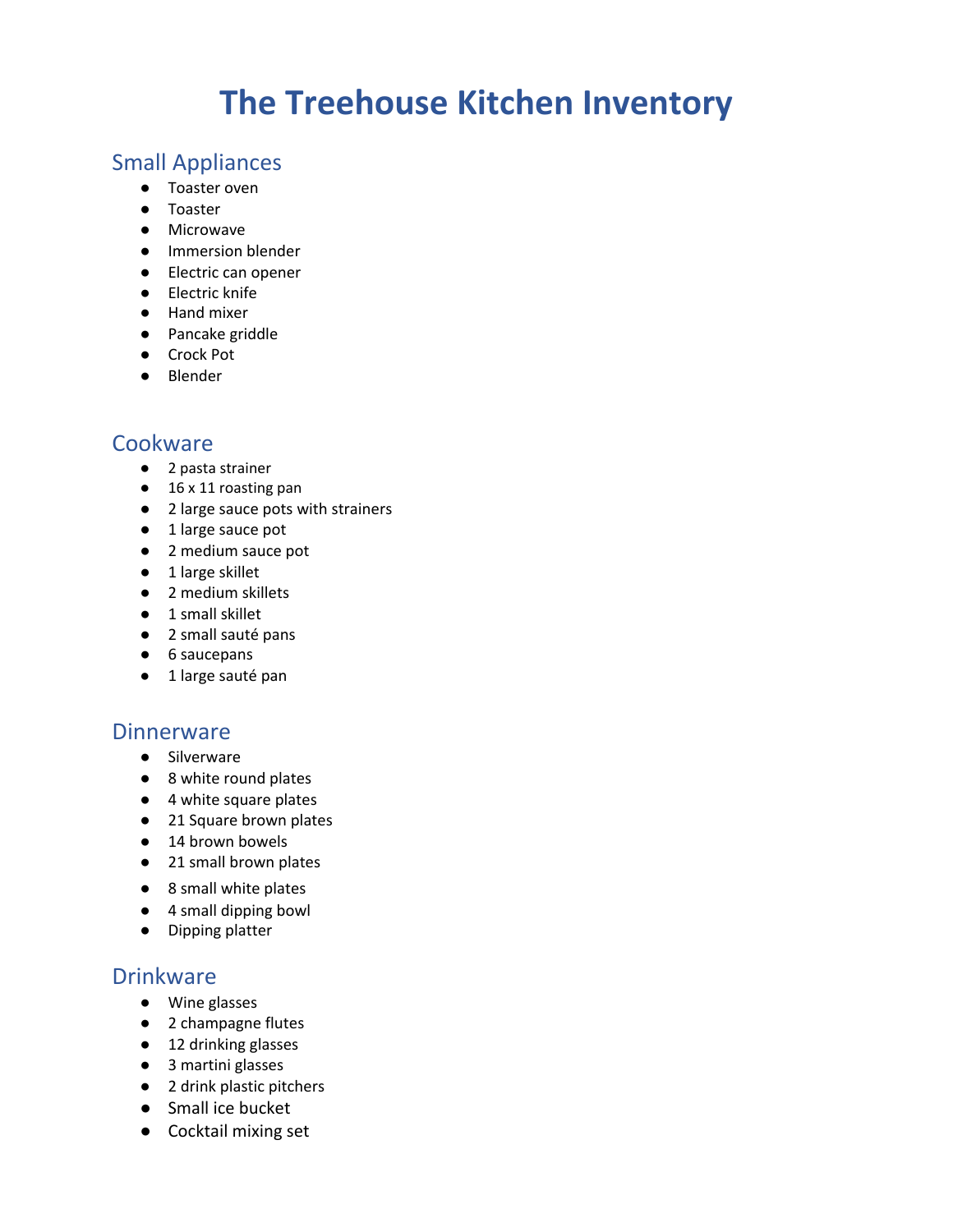#### Bakeware

- 3 glass mixing bowls
- 2 plastic mixing bowls
- 9x13 Pyrex dish
- 7x11 Pyrex dish
- 5x9 bread Pyrex dish
- 2 baking sheets
- 2 liquid measuring cups
- Measuring spoons
- 3 bread baking pans
- 4 cupcake pans (12 cup)
- 2 8x8 brownie pans
- Baking timer
- Cake spatula
- Flour swifter
- Rolling pin

# Utensils and Cutlery

- Serving spoon
- 3 wooden spoons
- 2 spatulas
- 2 tongs
- Soup ladle
- Kitchen shears
- Pasta ladle
- Salad tossers
- 2 grill forks
- 2 grill tongs
- 1- grill spatula
- 4 grill skewers
- 4 cutting boards
- Knife block
- 2 marshmallow skewers

# Gadgets

- Electric can opener
- 2 manual can openers
- Meat thermometer
- 2 apple slicers
- 2 ice cream scoopers
- Bottle opener
- 2 wine openers
- Pizza cutter
- Vegetable peelers

# Coffee & Tea

- 4 teacups and saucers
- 10 coffee mugs
- Keurig
- 12 cup coffee pot
- Electric tea kettle